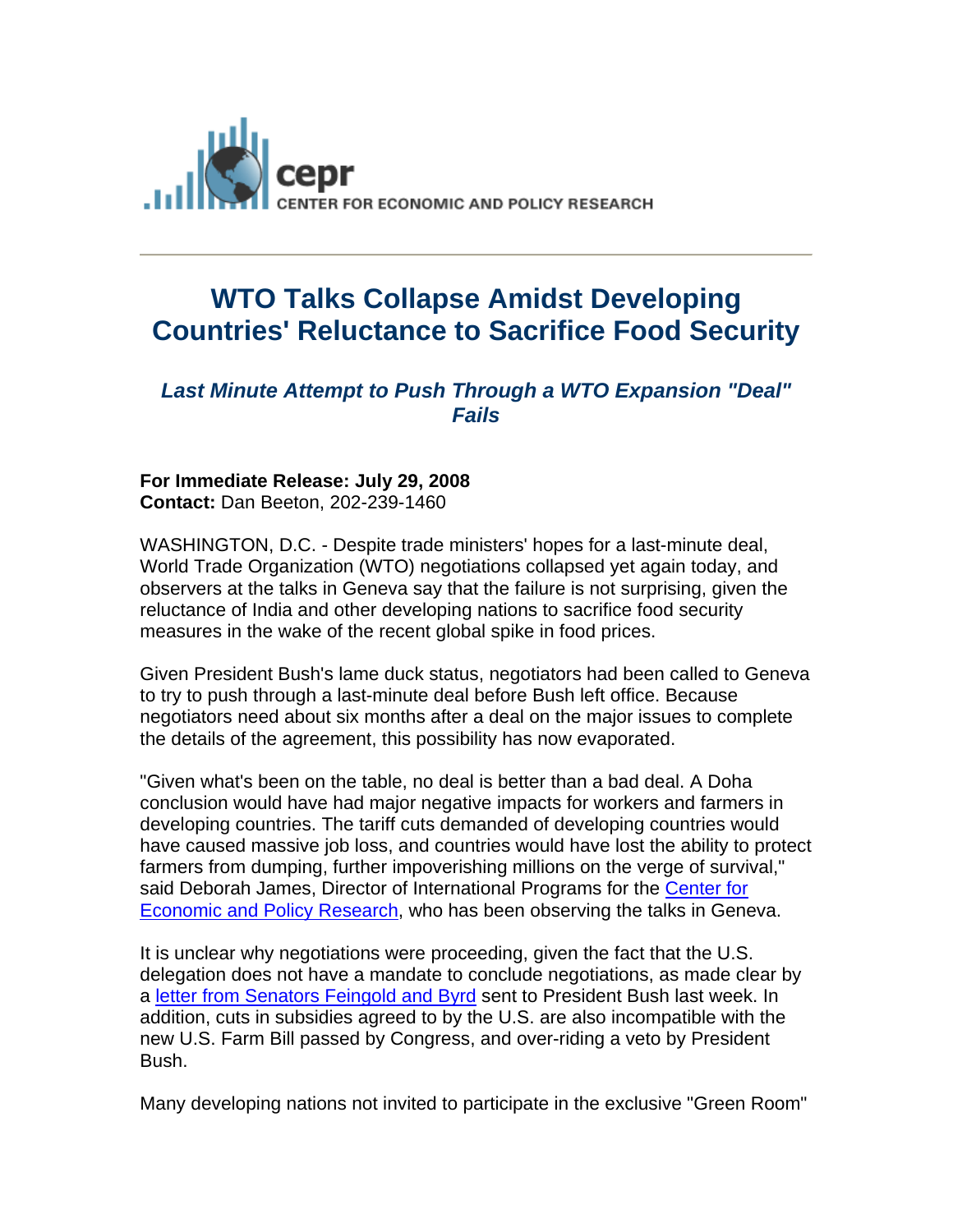meetings in Geneva this past week are likely to continue strong opposition to a deal in the midst of a global economic downturn and increasing concerns over food security.

At a time when many countries are seeking to reduce dependence on troubled economies in the U.S. and Europe, and as fears of a global recession loom, many nations are questioning the development gains to be achieved from trade liberalization. The projected gains from the Doha Round offer developing countries very little in potential gains. According to World Bank modeling, developing country benefits would be just 16 percent of total world gains, or 0.16 per cent of GDP. This works out to less than a penny per day per capita in the developing world. Poverty reduction - which in itself would be very limited - would reach only 2.5 million people.[1] These projections do not include many of the costs of implementing the Doha Round, which UNCTAD estimates to be as much as four times the projected gains.

The Doha Round could also increase world prices for food.[2] Since most developing countries are net food importers, the recent increase in food prices has led some developing country governments to reconsider food security mechanisms such as tariffs and domestic subsidies, which the WTO seeks to reduce. A number of countries have also imposed restrictions on exports, in response to the food crisis.

"There just hasn't been much to gain for developing countries in this round - or for that matter, the majority of people even in the rich countries," said CEPR Co-Director and economist, Mark Weisbrot. "The attempts by the rich countries to reduce policy space for developing countries in manufacturing are widely seen as 'kicking away the ladder' that rich countries like the United States used when they were developing countries.

"The whole process of subordinating national policy to special commercial interests - whether in agriculture, telecommunications, pharmaceuticals (one of the most powerful interests and gainers in the WTO), or the financial sector - has gone way too far. Growth and development in most countries has been hurt, and they are pushing back. In the United States, too, rising inequality and now an economic downturn have provoked a backlash."

Throughout the negotiations, some developing nations promoted trade policies and objectives at odds with the Doha Round's objectives of opening developing country markets, including commitments to food sovereignty and defending policy space for alternative forms of economic development.

In a written statement, Bolivian president Evo Morales said that, "The WTO negotiations have turned into a fight by developed countries to open markets in developing countries to favor their big companies."